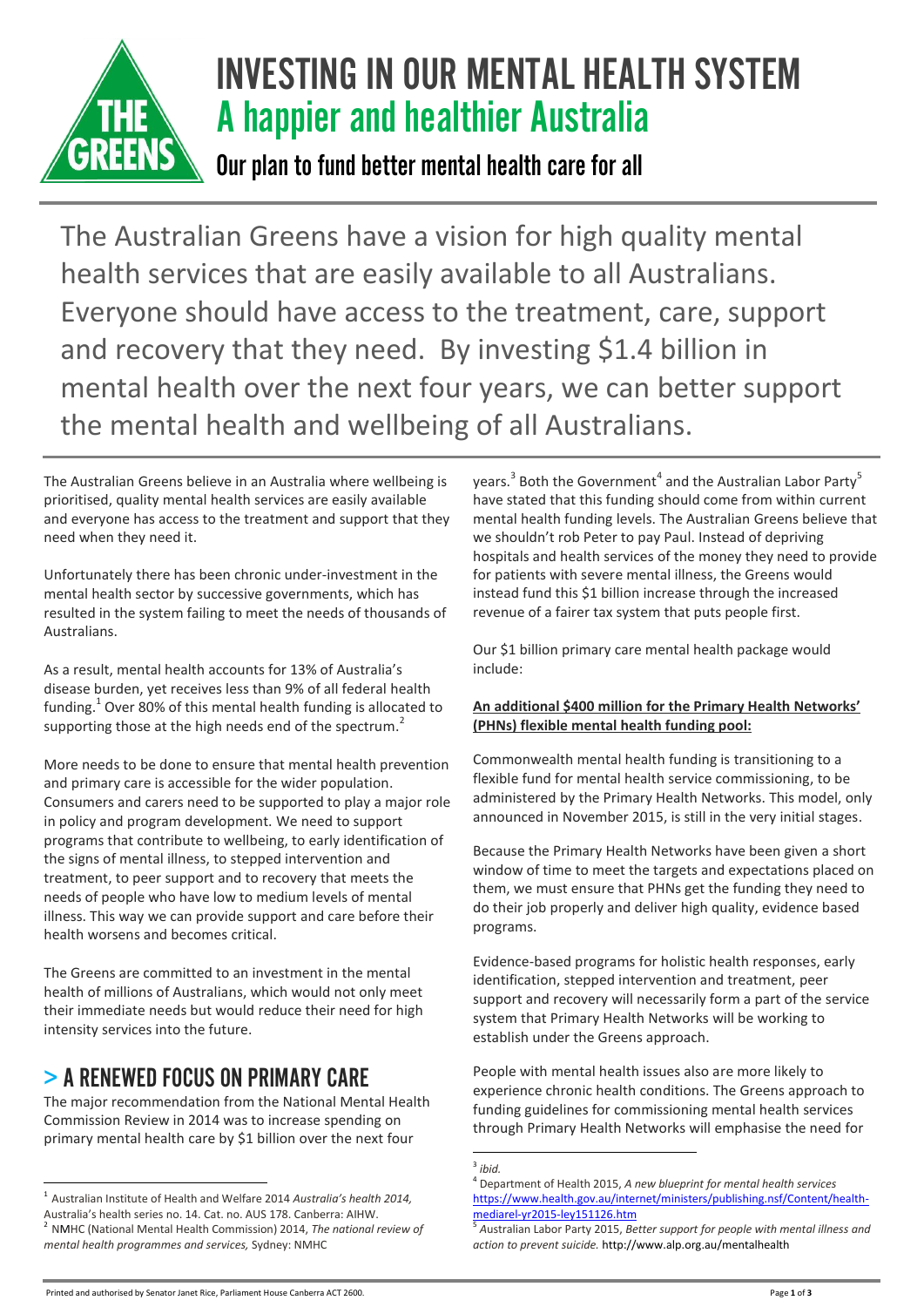linkage between mental health services, health promotion, general primary health care and chronic disease management. The Greens have a related initiative to improve the response to chronic disease in Australia.

Wherever possible, local health planning should take account of the wider social issues impacting mental health and well-being such as employment, drug and alcohol use, all forms of discrimination, housing and poverty. The Greens believe that Primary Health Networks must play a role in advocating for, and facilitating linkages between providers in the social services sector at a local level, in program development and policy.

#### **\$280 million extra funding for the Mental Health Nurse Incentive Program:**

The Mental Health Nurse Incentive Program (MHNIP) has incredibly positive outcomes for both the clinics that employ mental health nurses and the patients who are supported by them.<sup>6</sup> However, the program has been continually underfunded. Extra funding would mean that the full benefit of mental health nurses to our health system can be realised.

Additionally, the decision by the Turnbull Government to fold MHNIP funding into the flexible pool also goes against the recommendations of the NMHC review.<sup>7</sup> The review was concerned that the bundling of MHNIP funds to PHNs would exacerbate already existing regional inequities between mental health nurse staffing numbers. **The Greens support responsibility for the program going to the PHNs, but would require a 5 year quarantine of MHNIP funding,** which includes the Greens' \$280 million commitment for the program.

#### **Maintaining funding for** *headspace* **and Early Psychosis Prevention and Intervention Centres:**

The *headspace* and Early Psychosis Prevention & Intervention Centre (EPPIC) programs are world leaders in providing comprehensive and holistic care for young Australians. The Greens believe these programs should be guaranteed funding during this time of transition. **The Greens would require a two year quarantine of the** *headspace* **and EPICCs funding** to ensure continuity for these existing services, and ongoing quarantining of a funding stream specifically for holistic youth mental health and early intervention programs.

We would also encourage the further investigation of integrating *headspace* National and Orygen: The National Centre of Excellence in Youth Mental Health, as recommended by the National Mental Health Commission.<sup>8</sup>

#### **\$280 million for rural mental health, including the development and implementation of a workforce plan and**

#### **funding for step-up, step-down support services and accommodation:**

Mental health professionals are chronically underrepresented in regional, rural and remote communities. On a per capita basis you are four times more likely to find a psychiatrist, three times more likely to find a psychologist and more than twice as likely to find an allied mental health professional in our major urban centres, compared with rural and regional Australia.<sup>9</sup> The Greens would contribute \$140 million in funding to generate then implement a plan to attract and encourage more mental health workers in regional Australia and improve the skills of the workforce already there.

On top of these workforce constraints, there is a need for short term residential care and other types of 'stepped treatment' to provide appropriate services for those being treated for a mental illness in regional Australia. The Greens would grant an additional \$140 million to secure these services for regional Australians.

#### **The Greens would additionally:**

- Increase funding by 50% for the KidsMatter program
- Provide full funding over the next four years for Children of Parents with a Mental Illness
- Spend \$6.5 million to further include consumers and carers in the mental health policy process
- Fund an investigation into pathways for ensuring access to insurance markets for Australians with a severe mental illness.

### > THE LINK BETWEEN MENTAL HEALTH AND DRUG AND ALCOHOL USE

For some people, mental health issues are also related to their drug and/or alcohol use. The Greens recognise that more funding needs to be dedicated to drug and alcohol services and in a related initiative have committed to double the Commonwealth contribution to this sector providing an extra \$800 million. The Greens have also committed to \$40 million for innovative harm reduction initiatives that aim to deliver support to drug users with more informed choices about their drug use and links to peer-based and other health services. With Primary Health Networks also having responsibility for commissioning alcohol and drug services, the Greens will require improved linkages with mental health services at the local level.

# > MENTAL HEALTH STIGMA AND SUICIDE **PREVENTION**

45% of Australians will experience mental illness over their lifetime $^{10}$ , yet there is still a deep stigmatisation of mental illness within our community as somehow less worthy of sympathy or support than illnesses of our various physiological systems.

1 9 *ibid.*

 $\overline{a}$ 6 Department of Health 2012, *Evaluation of the Mental Health Nurse Incentive Programme*

http://www.health.gov.au/internet/main/publishing.nsf/Content/mental-pubse-evalnurs

<sup>7</sup> NMHC (National Mental Health Commission) 2014, *The national review of mental health programmes and services,* Sydney: NMHC*.* 8 *ibid.*

<sup>10</sup> Australian Bureau of Statistics 2007, *National Survey of Mental Health and Wellbeing: Summary of Results.* Canberra